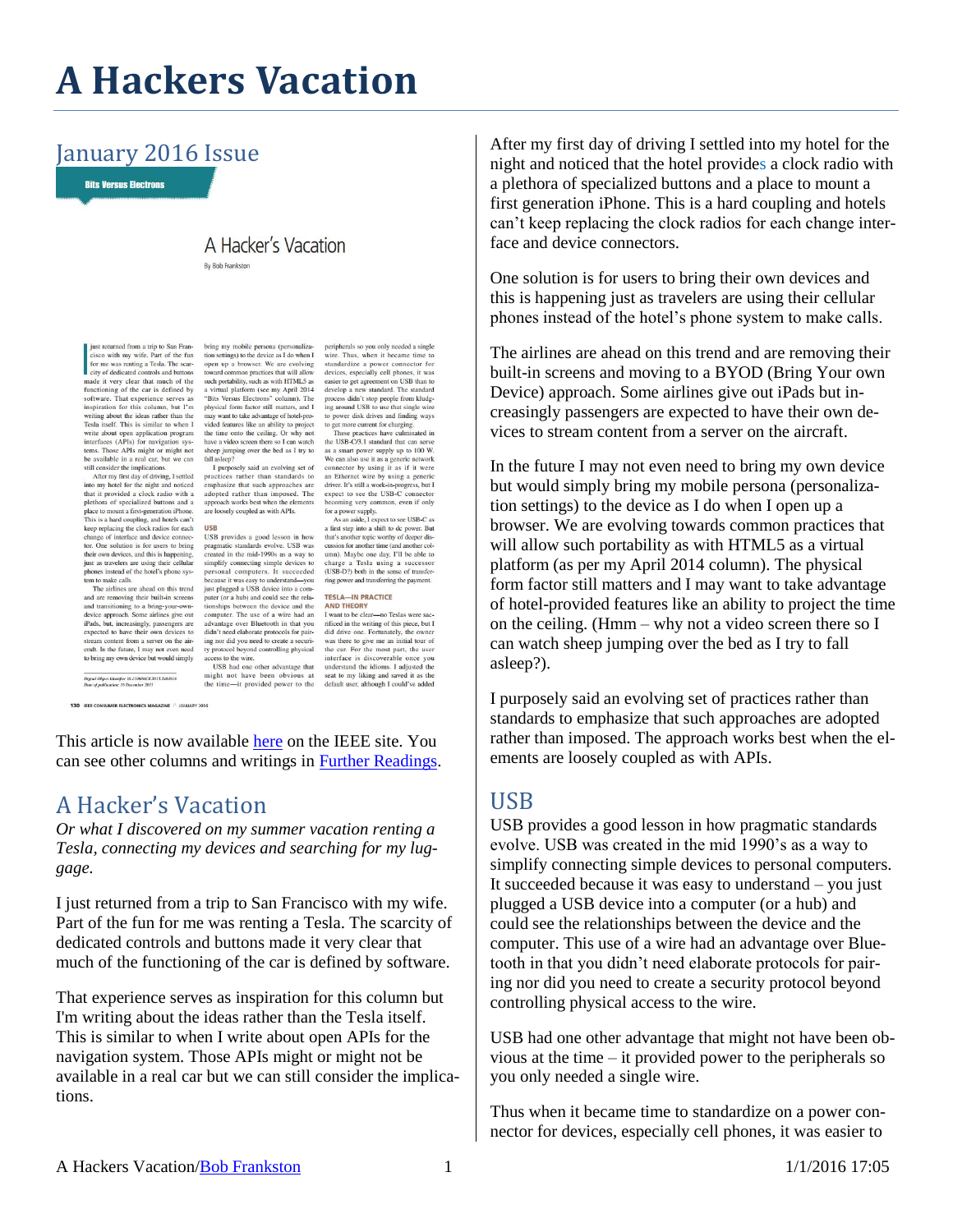get agreement on USB than to develop a new standard. The standard process didn't stop people from kludging around USB to use that single wire to power disk drives and finding ways to get more current for charging.

These practices have culminated in the USB-C/3.1 standard that can serve as a smart power supply up to 100W. We can also use it as a generic network connector by using it as if it were an Ethernet wire by using a generic driver.

It's still a work-in-progress but I expect to see the USB-C connector becoming very common even if only for a power supply.

As an aside I expect to see USB-C as a first step into a shift to DC power. But that's another topic worthy of deeper discussion, for another time, another column. Maybe one day I'll be able to charge a Tesla using a successor (USB-D?) both in the sense of transfer power and transferring the payment.

## Tesla – in practice and theory

I want to be clear – no Teslas were sacrificed in the writing of this piece but I did drive one. Fortunately the owner was there to give me an initial tour of the car. For the most part, the user interface is discoverable once you understand the idioms.

I adjusted the seat to my liking and saved it as the default user though I could've added my own personality. I expect that in the future that I could access my personal profile from the cloud and apply it to the car I am in. That might even happen automatically when I use my personal token.

Many cars associate seat settings with a particular key fob. In the future I expect that one's personality token will work across cars. This is already happening to some extent as smartphones become amulets that represent me but we need to think a bit more in the abstract. Instead of associating my identity with a particular piece of hardware I would login to the device I am using just like I can walk up to a kiosk and login to a site using a browser.

I already get some of this effect for phone calls by using Google Voice. I only give out my GV number and it will reach me on my current device be it a phone in my pocket or the Samsung Gear on my wrist. I wrote more about these relationships (bindings) in my October 2015 column.

Imagine renting a car and it will become yours in the sense of having your settings, be it the seat position or your entertainment choices. You shouldn't even have to go through the process of pairing your phone with the car -- it should "just happen". It should also just unhappen – how many people remember to unpair the phone when returning the car?

What is most striking to me about the Tesla driving experience, from a software perspective, is the center surface. I say surface not just screen because you can interact with it by touching. In the future we can expect other modes of interaction such as gestures. That may take a while as we develop common idioms just as are now familiar with standard menu items like copy and paste.

The cruise control was the most striking feature to me. Traffic on I-80 was stop and go and would've required constant attention in most cars. But having a cruise control that, in essence, followed the car in front of me and turned me into a passenger. I could relax though I still needed to pay attention to the road and steer the car. I also still had be careful when I changed lanes. But that is supposed to change soon with a software upgrade to handle lane changing.

The adaptive cruise control was set to leave a 4 second gap between me and the car ahead. That worked well in California but in Boston I'd expect cars to use that gap to slip in ahead of me. It's a reminder that driving is a social activity. An automated car will be gamed by other drivers who know that it will always back off in competition for space in the lane. This is one reason I welcome assistance in my driving but am reluctant to embrace the idea of totally automating driving.

(I can fantasize about my car having its own drone flying ahead to determine the optimal lane and competing with other drones … OK, back to reality).

While such capabilities are not at all unique to the Tesla there is far more of a sense that everything is considered a software upgrade though one might have to install new sensors for some features. Having screens instead of knobs, buttons and dials means that fewer of the capabilities are fixed function as in traditional cars. Instead of having to install a new radio I can just update the software or use my own device.

Even on cars with interactive screens most still have separate physical controls. It is going to take a while for the designers to take advantage of the new freedom and, perhaps, for buyers to accept the changes. Perhaps the Tesla example will encourage the transition to soft interfaces.

These capabilities touch upon the idea of a driverless car without having to have a car that is smarter than I am. I don't require automation. I want modest assistance although our expectations may increase as the technology becomes more capable.

It's nice to have a voice recognition system that worked fairly well. But I want more -- the car should be able to synchronize with my itinerary by having an API and a standard format for events. For that matter my alarm clock